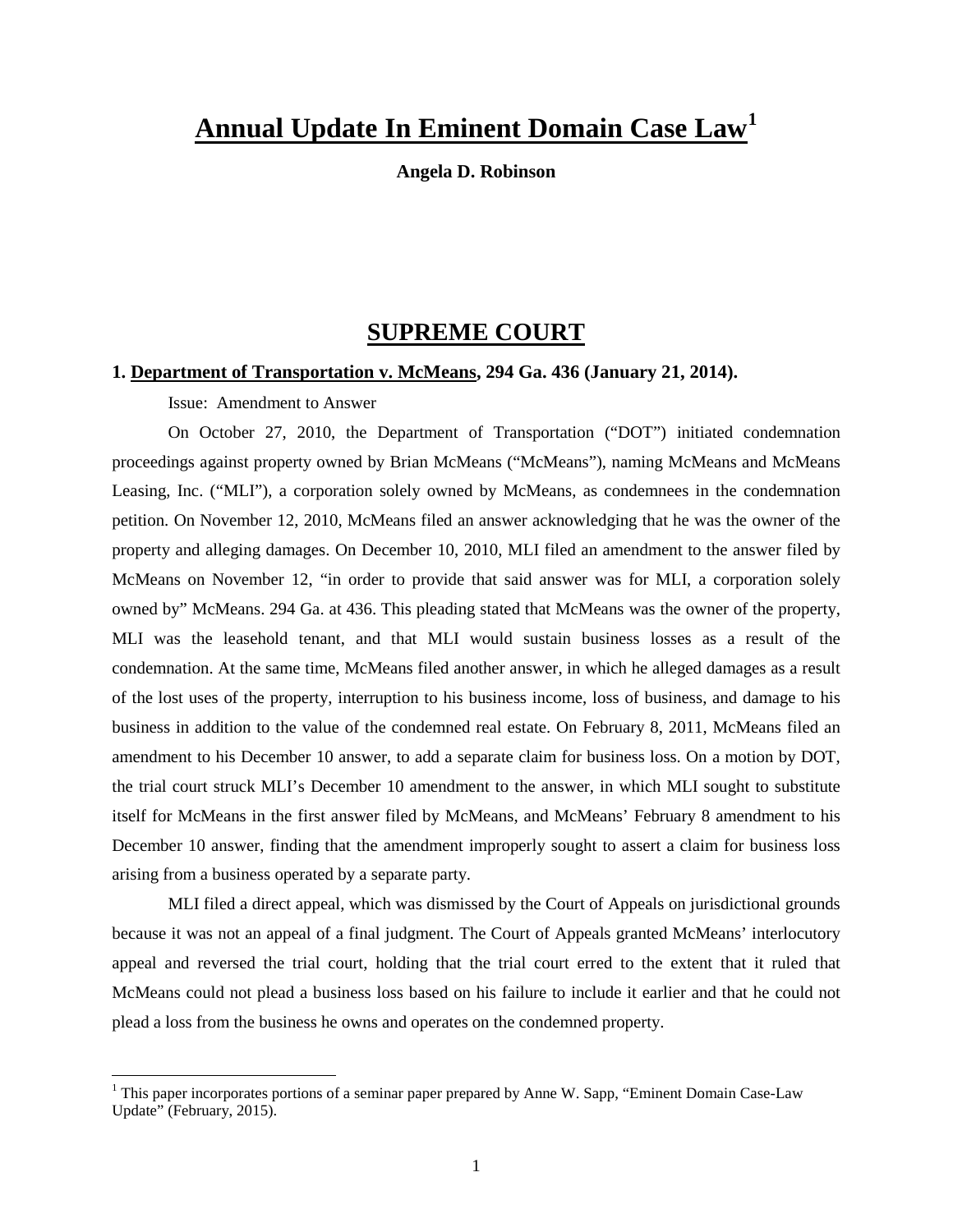The Supreme Court granted to certiorari "to consider whether the Court of Appeals erred in holding that, in a condemnation proceeding, an individual can plead a business loss for a business operated on condemned property by a corporation that is solely owned by that individual." 294 Ga. at 436. The Supreme Court reversed the decision of the Court of Appeals, stating:

A cardinal precept of corporate law is that corporations are separate legal entities from their shareholders, officers, directors and employees. This is so even in the situation in which a corporation is owned solely by one person. And, this precept is not altered by the fact that the sole owner uses and controls the corporation to promote the owner's ends. Id. at 437.

In this case, McMeans, individually, owned the real property, and MLI, the corporation and lessee, owned and operated the business on the property. "When the business belongs to a separate lessee, business losses resulting from the condemnation of the leased property should be pled as a separate element of compensation from the value of the leasehold upon which the business is operated." Id. at 438. Thus, the Supreme Court found that the distinct corporate entity, MLI, owned and operated the business on the condemned property, so MLI was the proper party to assert a claim for its business losses. Reversing the Court of Appeals, the Supreme Court held that the trial court did not err in striking McMeans first amendment to his answer, in which he sought to add a claim for business losses incurred by MLI.

## **2. Dillard Land Investments, LLC v. Fulton County, 295 Ga. 515 (July 11, 2014).**

Issue: Dismissal of Condemnation Action

Fulton County filed a petition for condemnation before a special master under [O.C.G.A. § 22-2-](https://www.lexis.com/research/buttonTFLink?_m=8bc798c20d6072aff73e9121c14fd2ae&_xfercite=%3ccite%20cc%3d%22USA%22%3e%3c%21%5bCDATA%5b322%20Ga.%20App.%20344%5d%5d%3e%3c%2fcite%3e&_butType=4&_butStat=0&_butNum=2&_butInline=1&_butinfo=O.C.G.A.%2022-2-100&_fmtstr=FULL&docnum=3&_startdoc=1&wchp=dGLzVzt-zSkAl&_md5=0952d4b247777ca640cdb79c6633675b) [100 et](https://www.lexis.com/research/buttonTFLink?_m=8bc798c20d6072aff73e9121c14fd2ae&_xfercite=%3ccite%20cc%3d%22USA%22%3e%3c%21%5bCDATA%5b322%20Ga.%20App.%20344%5d%5d%3e%3c%2fcite%3e&_butType=4&_butStat=0&_butNum=2&_butInline=1&_butinfo=O.C.G.A.%2022-2-100&_fmtstr=FULL&docnum=3&_startdoc=1&wchp=dGLzVzt-zSkAl&_md5=0952d4b247777ca640cdb79c6633675b) seq. to acquire 12 acres of land owned by Dillard Land Investments, LLC ("Dillard"), to expand its library facilities. After a hearing, the special master filed his award of \$5,187,500.00 with the trial court, and the trial court entered its judgment adopting the award. Thereafter, Fulton County filed a voluntary dismissal of the petition. Dillard filed an emergency motion to vacate and set aside the voluntary dismissal. The trial court entered an order granting Dillard's motion to set aside the voluntary dismissal, and Fulton County appealed.

Reversing the trial court, the Court of Appeals ruled that Fulton County was authorized to voluntarily dismiss its condemnation action notwithstanding the entry of the special master's award. In doing so, the Court of Appeals applied O.C.G.A. § 22-1-2, a statute enacted in 2006 as part of the Landowner's Bill of Rights and Private Property Protection Act, which entitles property owners to recover their attorney fees and expenses when a condemnor abandons a condemnation action. The Court of Appeals also examined the only prior reported decision citing O.C.G.A. § 22-1-2, Gramm v. City of Stockbridge, 297 Ga. App. (2009), finding this case instructive, even though the condemnation action in Gramm was filed prior to the effective date of the statute. Noting that, unlike the condemnor in Gramm,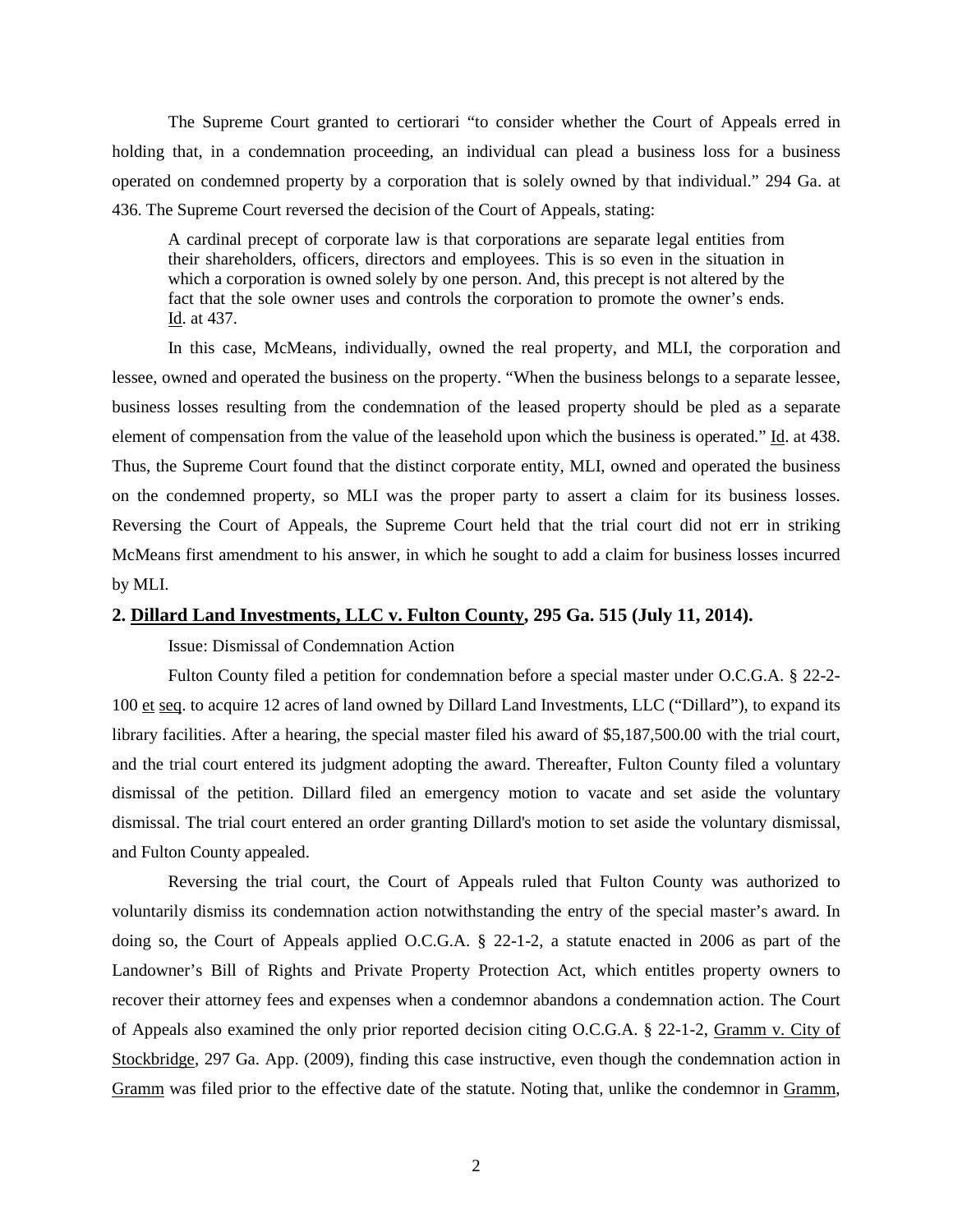Fulton County did not pay the special master's award or take title to the land for any period of time, and filed its voluntary dismissal only two days after the premature entry of the trial court's judgment, the Court of Appeals held that, under these circumstances, the trial court erred by concluding that Fulton County could not unilaterally dismiss the condemnation action. The Court of Appeals also rebuffed cases cited by Dillard as "inapposite" since they were decided under the assessors method of condemnation and all preceded O.C.G.A. § 22-1-2.

The Supreme Court granted certiorari "to decide whether a condemnor may voluntarily dismiss a condemnation action, without the consent of the court or the condemnee, after a special master has entered his award valuing the property at issue but before the condemnor has paid the amount of the award into the court registry or to the condemnee" and concluded "that a condemnor is not entitled to voluntarily dismiss a condemnation action unilaterally once the special master renders his award." 295 Ga. at 515.

In reversing the Court of Appeals, the Supreme Court noted "[i]t has long been established that a condemnor may not voluntarily dismiss a condemnation action unilaterally after the assessors have made their award as to the value of the property at issue, that it is the amount of just compensation that the condemnor must pay the property owner for taking." Id. at 518. Rejecting the Court of Appeal's holding that this principle does not apply to cases filed under the special master method of condemnation since, unlike the assessors method of condemnation, O.C.G.A. § 22-2-111 requires the superior court to enter a judgment on the special master's award, the Supreme Court held:

Whether rendered by assessors or by a special master, however, the award determining the value of the property has the same dispositive effect on that fundamental issue in the condemnation action. Under both methods, the value award can be changed only by a jury, if either party files a timely and proper appeal for a de novo jury determination of value. The court has no discretion to change the value awarded under either method. If there are no non-value legal objections, the court takes no action as to an assessors' award or simply makes a special master's award the judgment of the court. Id. at 519. (Internal citations omitted).

The Supreme Court also noted:

Since the original enactment of the Civil Practice Act and O.C.G.A. § 9-11-41 (a) in 1966, this Court has repeatedly held that the plaintiff's right to dismiss can not be exercised after a verdict.  $\int$  or a finding by the judge.  $\int$  which is equivalent thereto.  $\int$  has been reached … . The principle at the foundation of these decisions is that, after a party has taken the chances of litigation[,] and knows what is the actual result reached in the suit by the tribunal which is to pass upon it, he can not, by exercising his right of voluntary dismissal, deprive the opposite party of the victory thus gained. Id. at 519 – 520. (Alterations in the original).

Based on the foregoing, the Supreme Court held that the Court of Appeals erred in deeming the assessors' cases inapposite, as the precedents involving voluntary dismissal after assessors' awards in condemnation cases accord with the precedents on voluntary dismissal in general, and the principal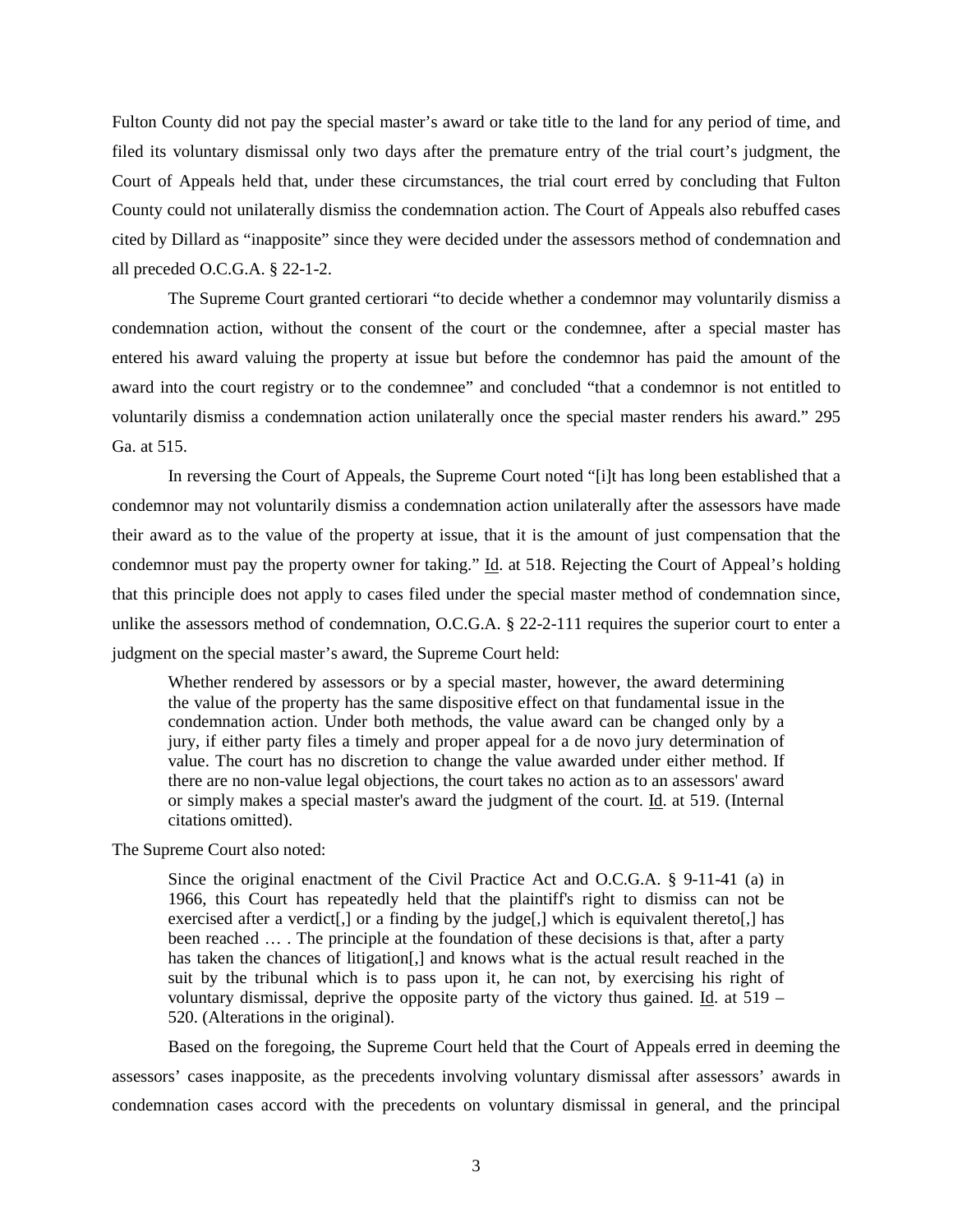expressed those cases "applies with equal force to condemnation actions under the special master method, once the special master has rendered his value decision as the factfinder in the action — a decision on the merits of the case that the superior court has no discretion to alter." 295 Ga. at 521.

The Supreme Court also held that the Court of Appeals erred in relying on O.C.G.A. § 22-1-12, finding:

The new statute says nothing about when condemnors may abandon a condemnation proceeding. The General Assembly did not shorten or lengthen the time for a condemnor to file a voluntary dismissal, which remains governed by O.C.G.A. § 9-11-41 and this Court's precedents. What the General Assembly did with O.C.G.A. § 22-1-12 is to reallocate the costs imposed on the condemnor and the condemnee if the condemnor abandons a condemnation action at any point. If entitled to voluntarily dismiss unilaterally and without prejudice, plaintiffs, including condemnors, generally may do so even if the dismissal is alleged to be in bad faith and causes "inconvenience and irritation to the defendant." But unlike most plaintiffs, condemnors that abandon their actions must now pay the property owner's reasonable costs and expenses actually incurred because of the condemnation proceedings, including attorney, appraisal, and engineering fees. Id. at 523. (Internal citations omitted).

The Supreme Court further found that Gramm is fully consistent with its decision:

It is clearly too late for a condemnor to voluntarily dismiss its action unilaterally after "the condemnor has obtained a condemnation judgment; the award has been paid and disbursed; the condemnee has filed no exceptions to the taking; and the condemnor has retained possession of the property for a significant period of time." But it does not follow that voluntary dismissal is allowed at any point before all of those events occur, as the Court of Appeals indicated in this case. Instead, our precedents establish that the relevant event is when the condemnor knows what the value award will be, and that event occurred in this case before the County moved to dismiss its action. Once the special master announces his award, if the condemnor believes that the value placed on the property is too high, the only remedy is to appeal the award for a de novo jury determination of value under O.C.G.A. § 22-2-112, a remedy that the County did not pursue in this case. Id. at 523. (Internal citations omitted).

Finally, the Supreme Court addressed Fulton County's contention that it is absurd to limit the

condemnor's time to abandon an action under the special master method to the period before the special

master renders his award, noting that Fulton County

decided when it was ready to seek condemnation of the property at issue, and it also decided to use the special master method, knowing that such a proceeding is required to move quickly. There is nothing "absurd" about requiring the County to live with the consequences of those litigation decisions, as other plaintiffs in civil actions do, after a dispositive ruling on value was announced in the defendant's favor. Id. at  $523 - 524$ .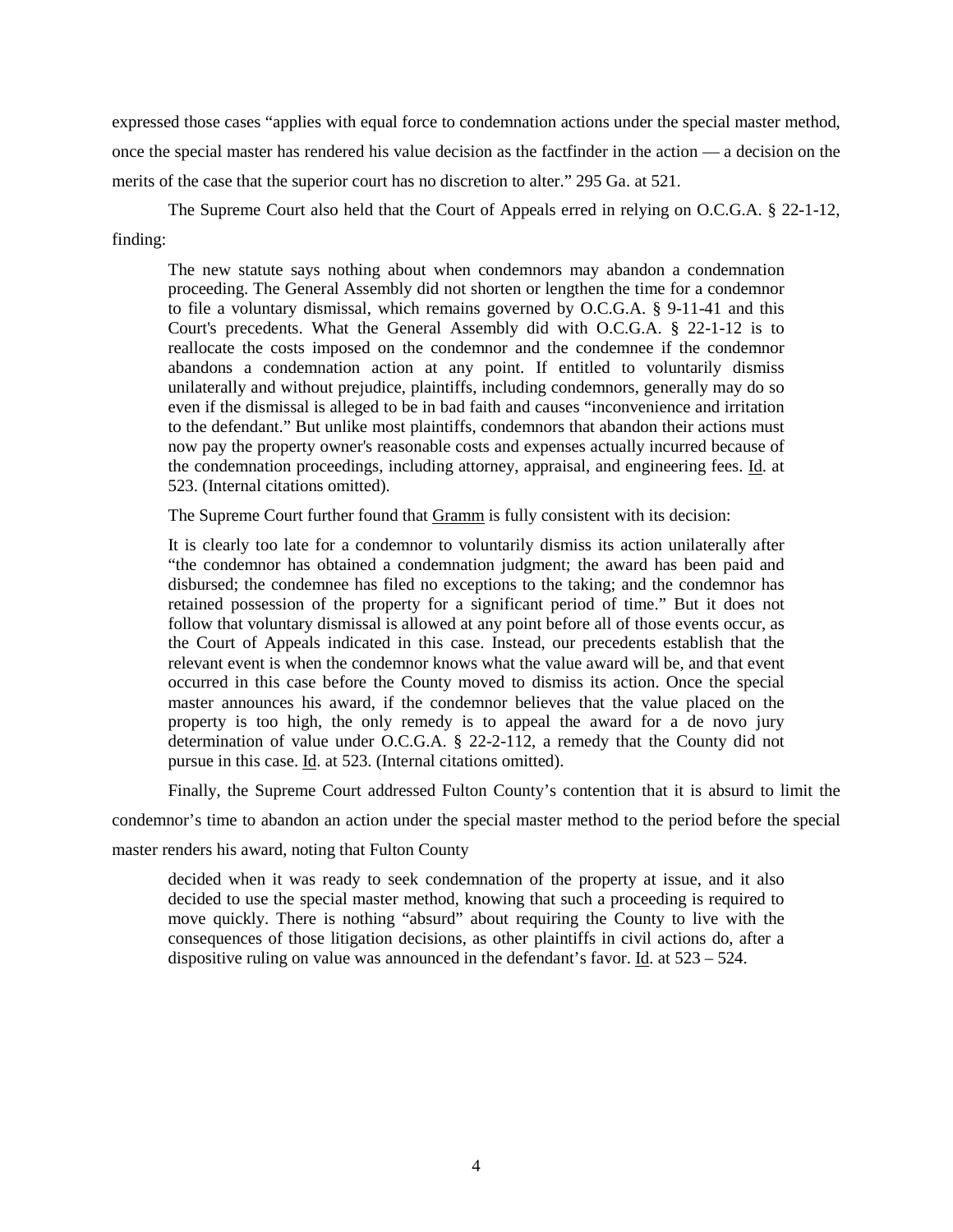# **COURT OF APPEALS**

## **1. Emery v. Chattooga County, 325 Ga. App. 587 (January 6, 2014); Cert. denied.**

Issue: Petition to Set Aside Declaration of Taking, O.C.G.A. § 32-3-11

The property that was the subject of the taking was a 60 foot ingress and egress easement across an unpaved road that ran through the condemnee's property and provided access to approximately 20 residents living along the road. Pursuant to O.C.G.A. § 32-3-1, Chattooga County (the "County") filed a declaration of taking to acquire the condemnee's interest in the easement after the other property owners adjoining the road approached the County and agreed to convey their interest in the easement to the County for the purpose of the road being made part of the county road system. The County's declaration of taking stated that the property would be used for the purpose of establishing a public road right-of-way and for the specific purpose of construction, maintenance and repair of a road right-of-way and other related purposes. The condemnee filed a petition to set aside pursuant to O.C.G.A. § 32-3-11, which "authorizes the superior court to set aside, vacate or annul a declaration of taking under certain restricted circumstances, including the abuse or misuse of the powers of this article.'" 325 Ga. App. at 588 (quoting O.C.G.A. § 32-3-11(b)(3)). This statute, however, further provides that the "power of the court in this respect shall not be construed as extending to a determination of questions of necessity, [and] there shall be a prima-facie presumption that the property or interest condemned is taken for and is necessary to the public use provided for in this article." Id. (quoting O.C.G.A. § 32-3-11(a)). Following a hearing, the trial court denied condemnee's petition to set aside and this appeal followed.

On appeal, the condemnee argued that the County abused or misused its discretion when it condemned the property because the condemnation was done for a few private citizens, served no public purpose, and was not reasonably related to the development, growth or enhancement of the public roads of Georgia. While it is true that a "condemnor is not authorized to exercise the power of eminent domain to acquire property to be used by private individuals for private use and private gain," Id., the Court of Appeals found that there was nothing to show that the general public would not have the right to use the road, explaining:

[I]f the public generally have a right and but one person uses the [road], the purpose is deemed to be public; but if the public generally are excluded, and the use of the [road] is limited to that of an individual enterprise, it is not public, and the power of eminent domain can not be exercised for [that] purpose. In other words, the amount of usage by the general public is not controlling. Id. at 588 – 589.

Further, evidence was presented that the fire chief had approached the County about acquiring the road after the fire department had responded to a fire in the area, and testimony was presented that paving and maintaining the road would be of benefit to emergency responders. The Court of Appeals also found that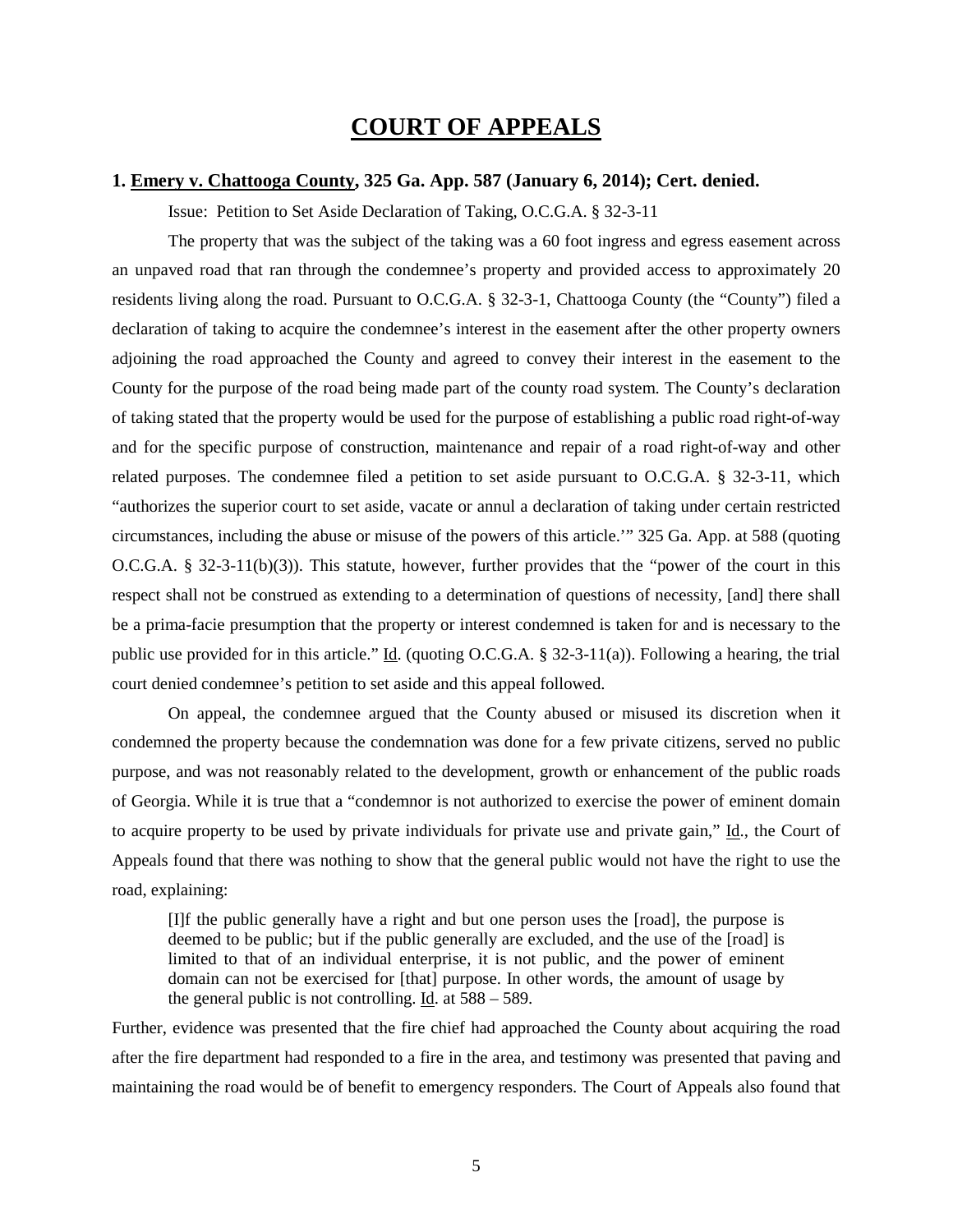the decision to condemn the property was consistent with the County's policy to acquire, improve and maintain roads as parts of the county were developed, and that the residents requested that they do so. Under these circumstances, the Court of Appeals held that it could not "say that the County acted in bad faith, that it abused or misused its discretion, or that it exceeded its authority when it acted to condemn the property. Accordingly, the superior court did not err by refusing to set aside the taking under O.C.G.A. § 32-3-11." 325 Ga. App. at 589.

# **2. ADC Investments, LLC v. Department of Transportation, 325 Ga. App. 685 (February 6, 2014).**

Issue: Remote and Speculative Damages

This condemnation action involved a 25-square foot parcel of real property located in Lawrenceville. The only improvement on the property on the date of taking was a static, double-faced billboard. An entity related to ADC Investments, LLC ("ADC") owned the property and leased the site to ADC, who in turn subleased the property to The Lamar Company, LLC ("Lamar"). Both the lease and sublease had remaining terms of approximately 91 years on the date of taking.

As of the date of taking, the City of Lawrenceville ("City") had a sign ordinance which prohibited digital signs except under certain circumstances. Four days before the condemnation was filed, however, the City had a first reading of a proposed amendment that would permit digital signs under certain circumstances, and less than four months after the date of taking, the City amended its sign ordinance to permit digital signs at certain sites, which included the corridor abutting ADC's property. Nine months after the taking, the City authorized Lamar to erect a digital billboard within 100 feet of the subject property. A Lamar executive testified that Lamar would have located the digital billboard on the subject property but for the condemnation. During discovery, ADC present expert testimony about the anticipated income stream from the digital billboard and its potential effect on the value of its leasehold interest.

Prior to trial, DOT moved for partial summary judgment, asserting that ADC should not be able to present evidence of this anticipated future income stream because the property should be valued as of the date of taking and the conversion to digital was impermissibly remote and speculative. The trial court granted DOT's motion, and this appeal followed.

On appeal, the Court of Appeals noted:

It has long been the policy of the Georgia appellate courts to be liberal in allowing matters to be considered by the jury which might affect their collective minds in determining the just and adequate compensation to be paid the condemnee.

But this liberality is not without its bounds. In the context of evidence of zoning changes that would affect value, our Supreme Court has held that for such evidence to be admissible, the condemnee must show that a change in zoning to allow the usage is probable, not remote or speculative, and is so sufficiently likely as to have an appreciable influence on the present market value of the property. Id. at 687. (Internal punctuation and citations omitted).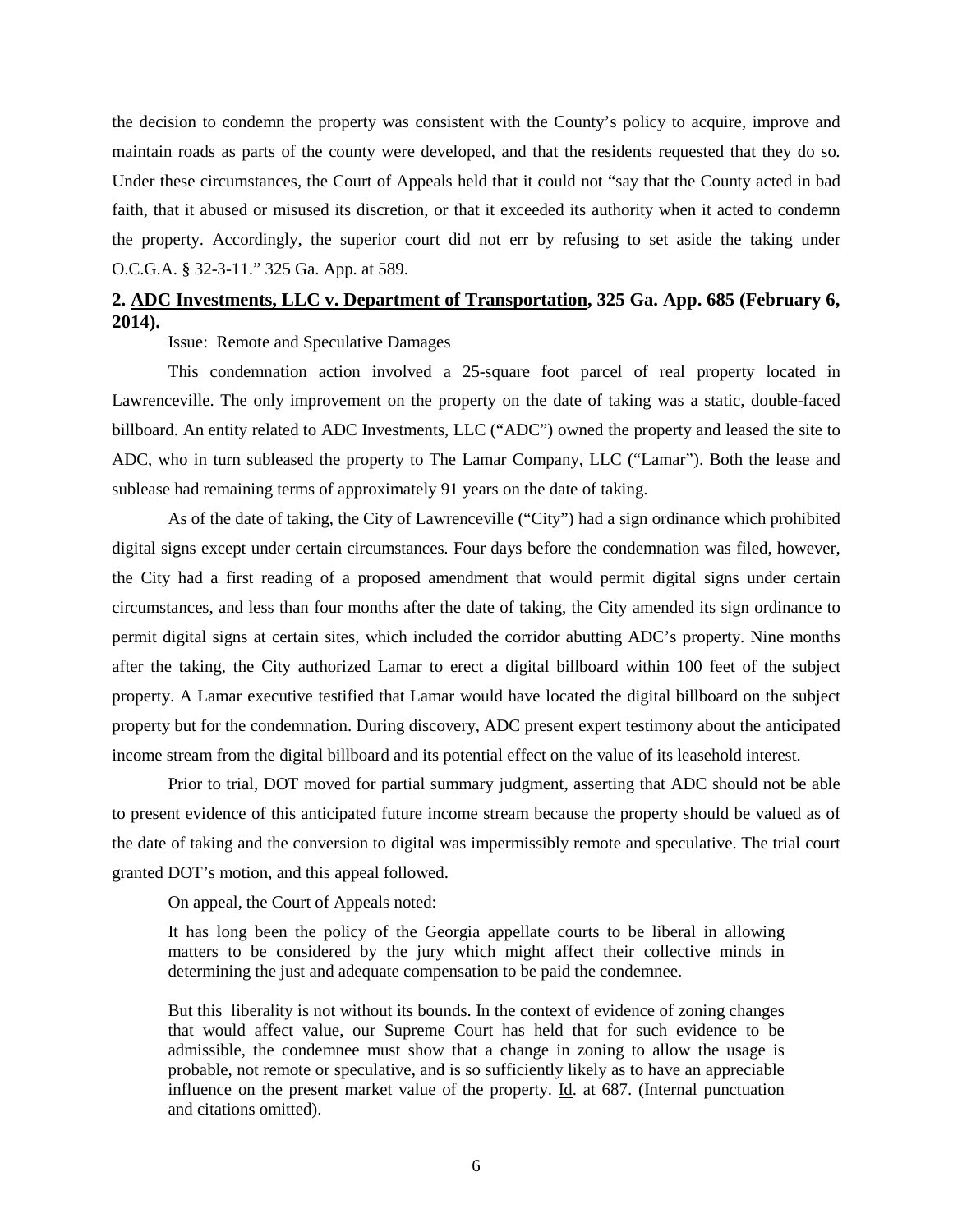With these principles in mind, the Court of Appeals turned to the primary issue in this case – "whether it was reasonably probable and sufficiently likely that the City of Lawrenceville's sign ordinance would have been amended to allow a digital billboard, that once permitted it was reasonably probable that Lamar would have converted the static billboard to digital, and that such changes would have had an appreciable impact on the value of the property at the time of taking." 325 Ga. App. at 687 – 688. Based on the record, the Court of Appeals concluded that "genuine issues of material fact exist as to the reasonable probability that the sign ordinances would have been amended and the billboard converted to digital and that these changes would have an appreciable impact on the present market value of ADC's property interest." Id. at 688.

The Court of Appeals rejected the DOT's argument that rezoning and conversion of the billboard were too remote and speculative to be considered as a matter of law, finding that the cases relied on by DOT to be distinguishable, as they involved unimproved land which the condemnee claimed should have been valued as if subdivided and developed. In this case, ADC had a long-term leasehold interest that anticipates possible alteration of a billboard in existence on the date of taking.

DOT also argued that, even if conversion to a digital billboard was reasonably probable, ADC's expert evidence was inadmissible because "the jury cannot evaluate the property as though the new use were an accomplished fact; the jury can consider the new use only to the extent that it affects the market value on the date of taking." Id. at 689. The Court of Appeals found, however, that ADC's experts' deposition testimony reveals that they opined about the present market value of ADC's leasehold interest and used discounts to account for the time it would take to convert the billboard and discounting the anticipated income stream.

Based on the foregoing reasons, the Court of Appeals reversed the trial court's partial grant of summary judgment and remanded for further proceedings consistent with its opinion.

# **3. Liberty County v. Eller, 327 Ga. App. 770 (June 26, 2014); Cert. denied.**

Issue: Inverse Condemnation

Martha and Adam Eller (the "Ellers") filed an action against Liberty County for trespass, continuing trespass, nuisance, inverse condemnation, and damages based on a drainage pipe that discharged storm water run-off into a pond on the Ellers' property. The County filed motions for summary judgment arguing that the statute of limitation had run on the Ellers' inverse condemnation claim, and their other claims were barred by sovereign immunity. The trial court denied the County's motions for summary judgment, and this appeal followed.

The Court of Appeals reversed the trial court's holding that the County did not waive its sovereign immunity as to claims for tortious interference with contractual relations, adverse impact on credit rating, emotional damages, or the recovery of any related expenses of litigation. The Court of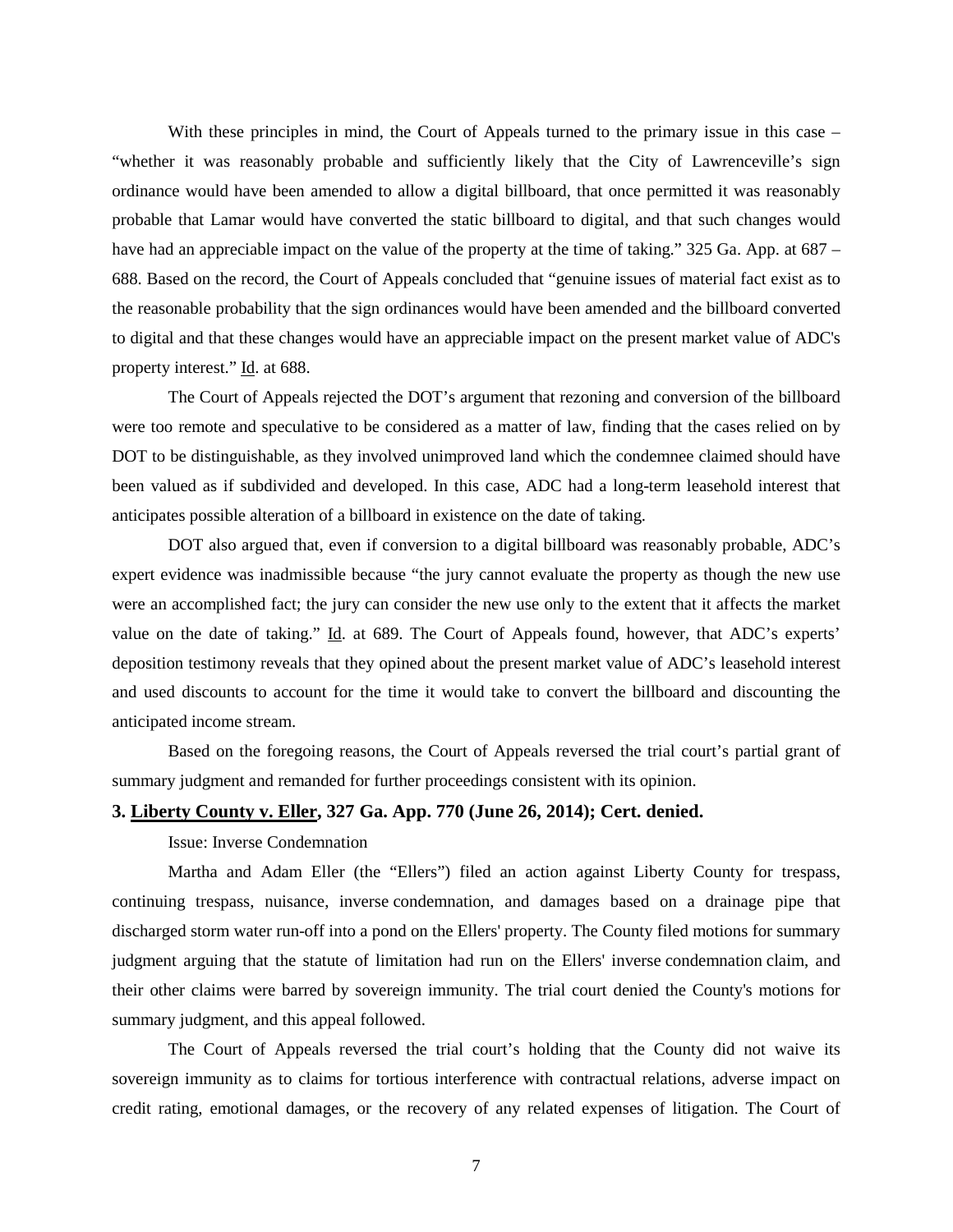Appeals noted, however, that if the Ellers have stated a viable claim for inverse condemnation, or a claim for nuisance or trespass that rises to the level of a taking, "then the County has waived sovereign immunity as to all these claims since the Constitution provides for a waiver of sovereign immunity where a county creates a nuisance which amounts to an inverse condemnation." 327 Ga. App. at 772.

The Court of Appeals also held that the trial court erred in denying the County's motion for summary judgment because the statute of limitations barred the Ellers' claim of inverse condemnation by a nuisance. "Inverse condemnation claims based on trespass or nuisance are subject to a four-year statute of limitation." Id. at 772 (citing [O.C.G.A. § 9-3-30\(a\)\)](https://www.lexis.com/research/buttonTFLink?_m=4fe2d356fcd448fdea75700c18bd7ed4&_xfercite=%3ccite%20cc%3d%22USA%22%3e%3c%21%5bCDATA%5b327%20Ga.%20App.%20770%5d%5d%3e%3c%2fcite%3e&_butType=4&_butStat=0&_butNum=36&_butInline=1&_butinfo=O.C.G.A.%209-3-30&_fmtstr=FULL&docnum=5&_startdoc=1&wchp=dGLzVzB-zSkAA&_md5=0004b863ae475795199ba0b28406a4e4). "The classification of a nuisance as continuing or permanent directly controls the manner in which the statute of limitations will be applied to the underlying claim." Id. at 773 (Internal punctuation omitted).

A nuisance, permanent and continuing in its character, the destruction or damage being at once complete upon the completion of the act by which the nuisance is created, gives but one right of action, which accrues immediately upon the creation of the nuisance, and against which the statute of limitations begins, from that time, to run. Where a nuisance is not permanent in its character, but is one which can and should be abated by the person erecting or maintaining it, every continuance of the nuisance is a fresh nuisance for which a fresh action will lie. This action accrues at the time of such continuance, and against it the statute of limitations runs only from the time of such accrual. Id.

Property owners "may show a continuing nuisance through evidence that an existing condition, such as a culvert or a drainpipe, was improperly maintained." Id. To the extent, however, the owners "complain about the mere presence of the culvert or drain pipe due to improper installation, the nuisance claim is permanent in nature." Id. Upon reviewing the record, the Court of Appeals determined that there was no evidence to support a claim of improper maintenance of the drain pipe and, thus, the Ellers' nuisance claim was permanent in nature.

"A claim for permanent nuisance is not barred if some new harm that was not previously observable occurred within the four years preceding the filing of their cause of action." Id. at 773 – 774. Although the Ellers argued that they did not personally observe the pipe until 2008, "the issue is whether some new harm that was not previously observed occurred in the four years prior to October 2011, when the complaint was filed." Id. at 774. The Court of Appeals found that there was no evidence showing any change in the run-off or discharge from the drain pipe after it was installed in 2001. Accordingly, the Court of Appeals held that "to the extent that the Ellers assert a claim for permanent nuisance based on the installation of the drainage pipe in 2001, their claim is barred by the four-year statute of limitation." Id. at 774.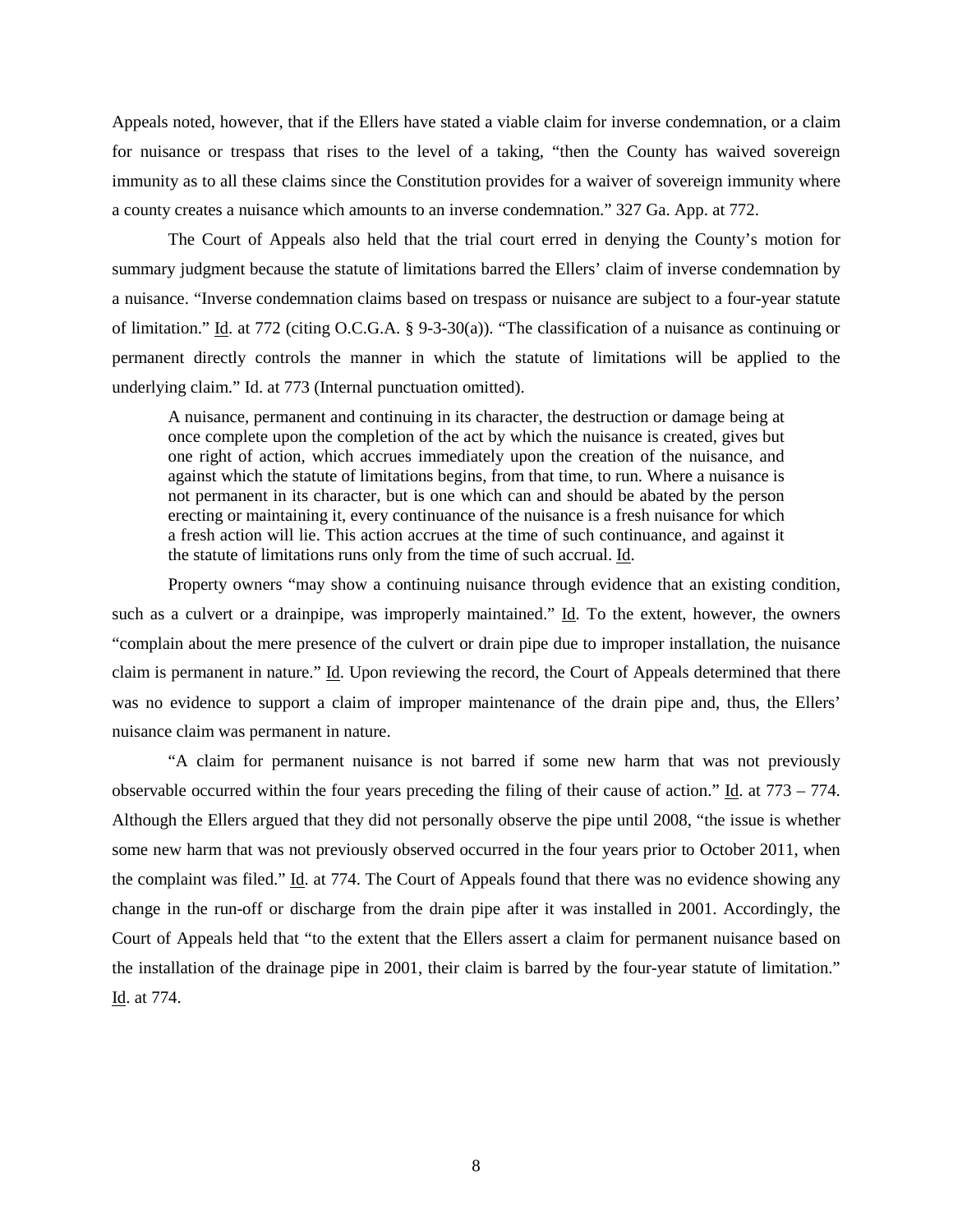#### **4. Toler v. Georgia DOT, 328 Ga. App. 144 (July 10, 201**4**); Cert. denied.**

# Issue: Evidence

DOT condemned 1.7 acres of land in Wilkinson County owned by Charlotte Lord Toler, Raye E. Toler and William T. Toler (the "Tolers"). The property was part of a larger tract, which was encumbered by a 1991 lease agreement under which the Tolers granted J. M. Huber Corporation ("Huber") the right to mine kaolin and other like minerals. Under the Lease terms, Huber was required to pay the Tolers a lump sum of \$50,000, along with an earned royalty of \$2.07 per ton of mined kaolin, with a periodic cost of living adjustment. Huber had conducted mining on the property in two separate phases and had paid the Tolers over \$1 million under the Lease, but the property was not being actively mined on the date of the taking. Although originally named as a party to the proceedings, approximately ten years into the litigation, Huber assigned all of his rights to any condemnation awards to the Tolers (the "Assignment"). The Tolers did not pay Huber any consideration for the Assignment.

Prior to the trial of the case, the Tolers' filed motions in limine to exclude not only any evidence or commentary regarding the consideration paid by the Tolers to Huber for the Assignment of its claim, but also any evidence concerning the fact and amount of funds deposited by DOT in to the court registry at the time the condemnation case was filed. The trial court denied the Tolers' motion to exclude evidence regarding the Assignment, and denied the Tolers' motion to exclude evidence regarding the fact that funds were paid in to the court registry with instruction that the fact that funds were deposited was proper; however, the amount of the award could not be disclosed to the jury. Additionally, DOT filed a motion in limine to limit the testimony of one of the Tolers' experts, Michael Ginn, an independent mining engineer, which the trial court granted.

At trial, the Tolers sought compensation not only for the loss of their fee simple interest in the property, but also for the business loss Huber suffered as a result of the taking. They alleged that these losses were based on the loss of the ability to sell kaolin that would have been extracted from the 1.7 acres condemned by the DOT. The matter proceeded to trial, and the jury awarded the Tolers \$212,135 for "real property taken and damaged," but awarded them nothing on their business loss claim. The Tolers appealed the verdict alleging that their business loss claim was hampered by a series of evidentiary ruling by the trial court.

The Court of Appeals reversed the trial court's denial of the Tolers' motion in limine regarding the Assignment, finding that evidence of what the Tolers paid for the Assignment is not relevant to the determination of business loss damages. The relevant inquiry in a claim for business loss centers on causation and the uniqueness of the property; therefore, what the Tolers paid for the Assignment would not be relevant to those determinations. Thus, the trial court erred in denying the Tolers' motion in limine to exclude evidence of the consideration paid for the Assignment.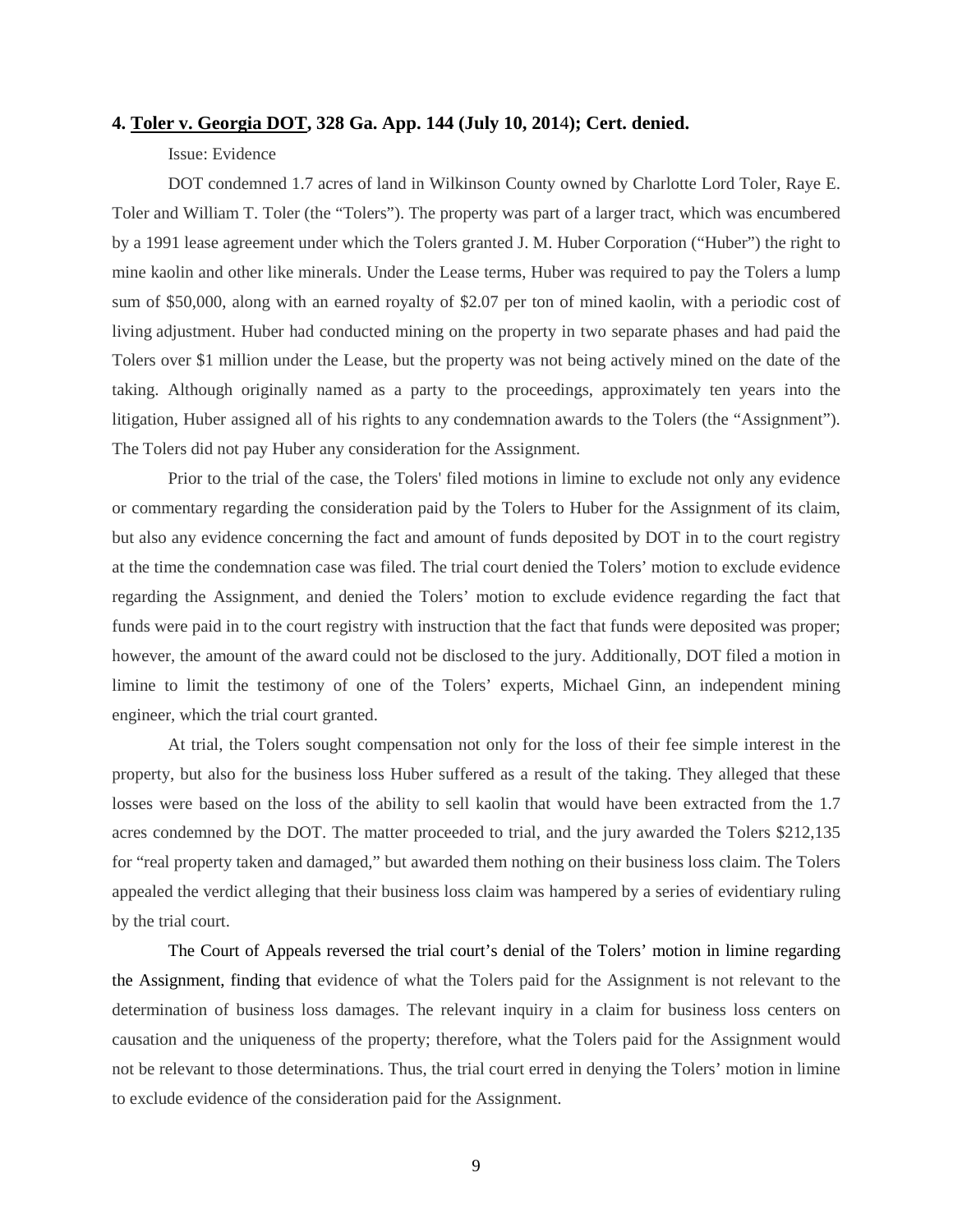Additionally, the Court of Appeals found that evidence as to the amount and fact of the DOT's deposit of funds into the registry of the court at the time of the taking was inadmissible. At trial, the DOT told the jury in its opening statement that "the DOT has to deposit the appraised value of the property with the clerk.' And later, the trial court charged the jury that 'the condemning authority tenders and pays into the court certain monies.'" 328 Ga. App. at 149. The Court of Appeals reversed the decision of the trial court, holding:

This Court has previously found that evidence as to the amount and fact of the DOT's deposit of funds into the Court at the time of the taking is inadmissible. Accordingly, the trial court erred in denying the Tolers' motion in limine on this ground, which improperly opened the door for the DOT to mention the payment in its opening argument. Additionally, pretermitting whether the trial court's reference to the Deposit in its jury charge rose to the level of reversible error considering the charge as a whole, we find that it was nevertheless error to reference the Deposit and that it should not be referenced in any subsequent retrial. Id.

Finally, the Court of Appeals found that the trial court properly excluded the Tolers' evidence from Michael Ginn, an independent mining engineer hired by Huber prior to the Assignment. During a discovery hearing, Huber's counsel stated that "he never listed Ginn as a potential expert 'on the question and value and [he] will not be listed as a value expert by Huber.'" Id. at 150. The DOT argued that these statements were binding admissions in judicio and prevented the Tolers from introducing Ginn as an expert on the value of the kaolin on the subject property. The Court of Appeals agreed, concluding that the trial court was within its discretion to find that Huber's agreement not to call Ginn as a valuation witness was binding on Huber and the Tolers, as Huber's assignee.

## **5. Pennington v. Gwinnett County, 329 Ga. App. 255 (October 9, 2014**).

#### Issue: Inverse Condemnation

Steve and Brenda Pennington (the "Penningtons") filed a claim against Gwinnett County for inverse condemnation after a cellular phone company decided to locate a cell tower on county land rather than on their land. Although the Penningtons and T-Mobile had entered an option to lease the Penningtons' land, the trial court granted Gwinnett County's motion for summary judgment finding that the Penningtons did not have a "compensable interest in the lease part of the option contract, since it was within T-Mobile's discretion whether or not to exercise the option; [and] that because T-Mobile chose not to exercise the option, the Penningtons could not show that they sustained a loss compensable under their theory of inverse condemnation." 329 Ga. App. at 256 – 257.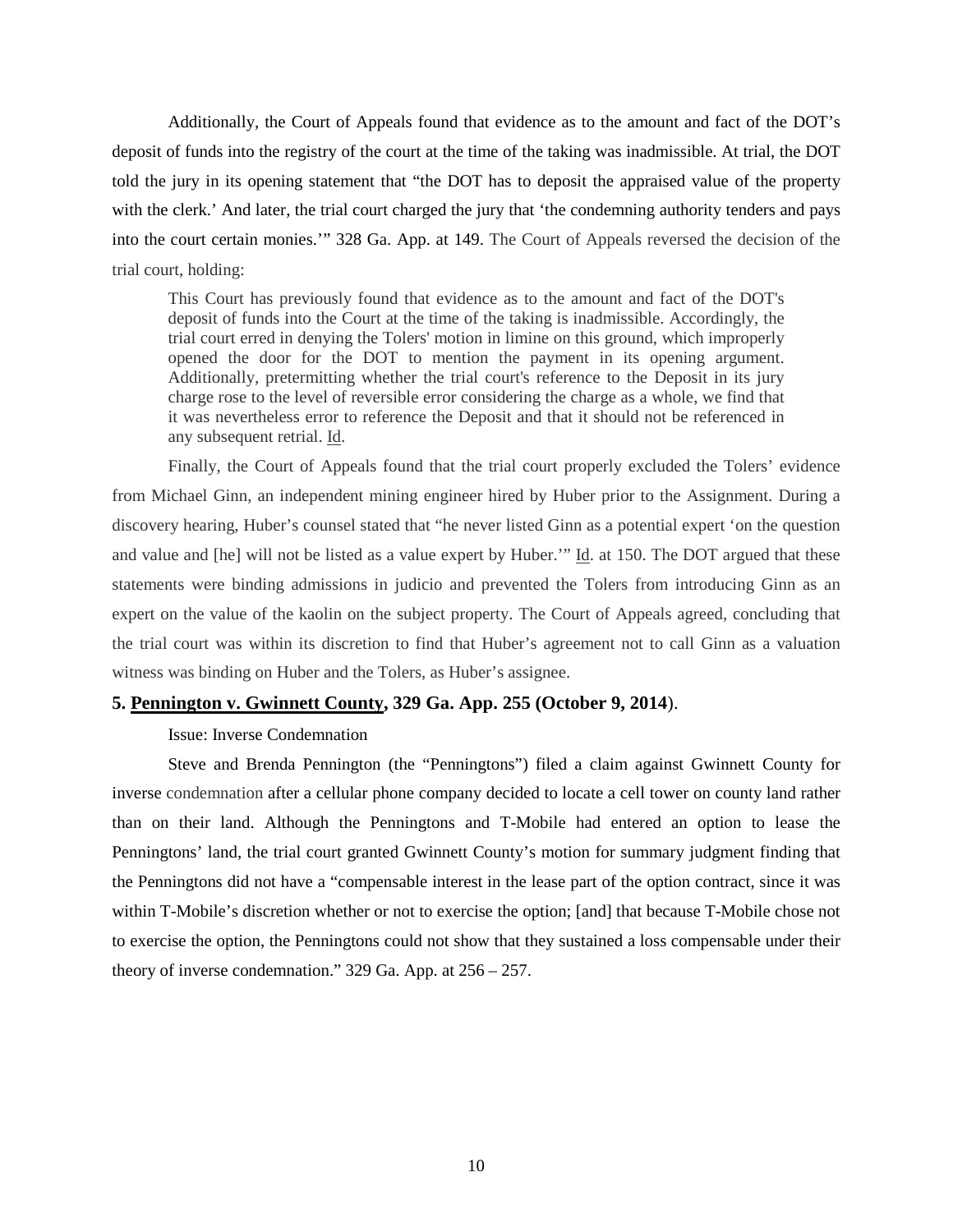The Court of Appeals affirmed the trial court's ruling, holding:

Inverse condemnation is not limited to a taking of real property, but it applies only if the complaining party has a valid property interest in that which is taken. The Penningtons have not shown that they had a valid property interest in that which was allegedly taken. They describe the thing taken as the "business opportunity of leasing a portion of their property to T-Mobile for erection of and use of a cell phone tower"; "the business opportunity of placing a cell tower" on their lot; and "the business opportunity … of developing their property." But the Penningtons never had a lease with T-Mobile. They merely had an expectation of a lease, which was extinguished when T-Mobile chose not to exercise its option, as was its right. . . .

A contract is not compensable when it merely confers a contingent, future right. [The Penningtons have] done no more than prove that a prospective business opportunity was lost. More than that is necessary to constitute a compensable taking. 329 Ga. App. at 257. (Internal punctuation and citations omitted) (alteration in the original).

# **6. Gwinnett County v. Old Peachtree Partners, 329 Ga. App. 540 (October 23, 2014); Cert. denied.**

Issue: Prejudgment Interest

This is the second appearance of this case in the Court of Appeals arising out of a settlement in which Gwinnett County agreed to, among other things, purchase 16.203 acres of property from Old Peachtree Partners, LLC ("Old Peachtree") for \$5.2 million. The settlement was reached to resolve all of the pending litigation between the parties, including a condemnation action that had been filed by the County against 1.867 acres ("Tract 1") and an inverse condemnation action filed by Old Peachtree concerning the 16.203 acre tract ("Tract 2"). The trial court initially concluded that the settlement agreement was unenforceable, but the Court of Appeals reversed and held that the County was bound by the settlement. See Old Peachtree Partners v. Gwinnett County, 315 Ga. App. 342 (2012).

Following remand, the trial court entered an order enforcing the settlement. Pursuant to the trial court's enforcement order, the County tendered the funds into the court registry in the condemnation action against Tract 1, and closed on the transaction for Tract 2. The trial court then awarded prejudgment interest to Old Peachtree for the property acquired in both the direct and inverse condemnation actions and ruled that Old Peachtree was entitled to a trial on its claim for incidental damages.

The County appealed the trial court's award of prejudgment interest on the purchase price of Tract 2 and its grant of a trial on Old Peachtree's claim for incidental damages. Affirming the trial court, the Court of Appeals found that Old Peachtree was entitled to prejudgment interest under O.C.G.A. § 7-4-15, which provides in relevant part:

All liquidated demands, where by agreement or otherwise the sum to be paid is fixed or certain, bear interest from the time the party shall become liable and bound to pay them; if payable on demand, they shall bear interest from the time of the demand. . . .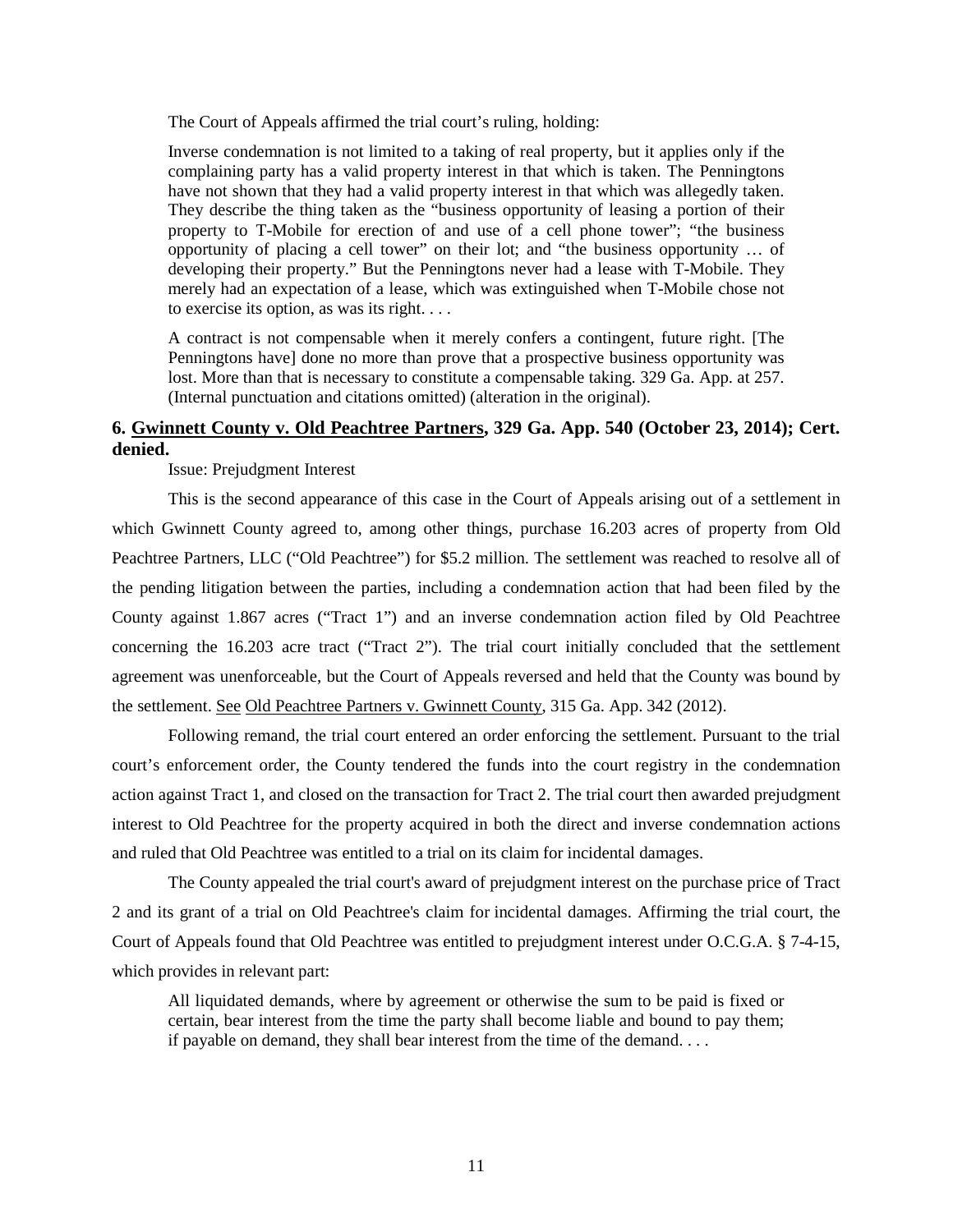The Court of Appeals ruled that:

Pursuant to this statutory language, if the amount owed under a contract is fixed, certain and ascertainable under its terms the claim is liquidated. If a claim is liquidated under O.C.G.A. §7-4-15, the award of prejudgment interest is mandatory, should be awarded by the trial court as a matter of law, and accrues at the rate of seven percent annum simple interest if the rate is not established in the parties written contract. The only prerequisite is that demand for prejudgment interest [be made] prior to entry of final judgment. 329 Ga. App. at 545 (Internal punctuation and citations omitted) (alteration in the original).

The Court of Appeals found that there was no dispute regarding the purchase price that the County was required to pay to Old Peachtree for Tract 2 under the settlement agreement and, thus, "the purchase price for [Tract 2] was fixed, certain, and ascertainable under the terms of the parties' contract, such that the debt owed by the County was liquidated and subject to prejudgment interest  $\dots$  ." Id. at 546. The question then becomes at what point did prejudgment interest begin to accrue.

"Generally speaking, prejudgment interest on an amount owed under a contract starts to run on the date the amount becomes due and payable. Hence, interest on the purchase price owed for real estate starts to run when the purchase money becomes due under the parties contract." In this case, the parties' settlement agreement was silent as to when the County was required to pay the purchase price for Tract 2. "When no time for payment of the purchase price is specified in a contract involving the sale of real estate, it is presumed that payment will be by cash upon delivery of the deed at closing." Id. at 546. Accordingly, the Court of Appeals held that prejudgment interest on the purchase price for Tract 2 began to run on the date by which the closing should have occurred in this case.

The Court further noted that "the sole prerequisite for an award of prejudgment interest on a liquidated claim is that a demand be made before entry of final judgment, so that the opposing party has an opportunity to contest an award of interest." Id. at 548. The Court of Appeals found, that Old Peachtree made written demands to the County prior to entry of final judgment, so "the County had a full and fair opportunity to content an award of prejudgment interest in this case." Id.

The Court of Appeals also held that the trial court did not err in concluding that Old Peachtree was entitled to a trial on incidental damages.

## **7. DeKalb County v. Heath, 331 Ga. App. 179 (March 16, 2015); Cert. denied.**

## Issue: Inverse Condemnation

In 2011, William Heath, Jr. ("Heath"), filed this inverse condemnation action against DeKalb County ("County"), alleging that a block retaining wall that the County had constructed on his property in 2007 for the purpose of preventing erosion to his property in connection with a storm water drainage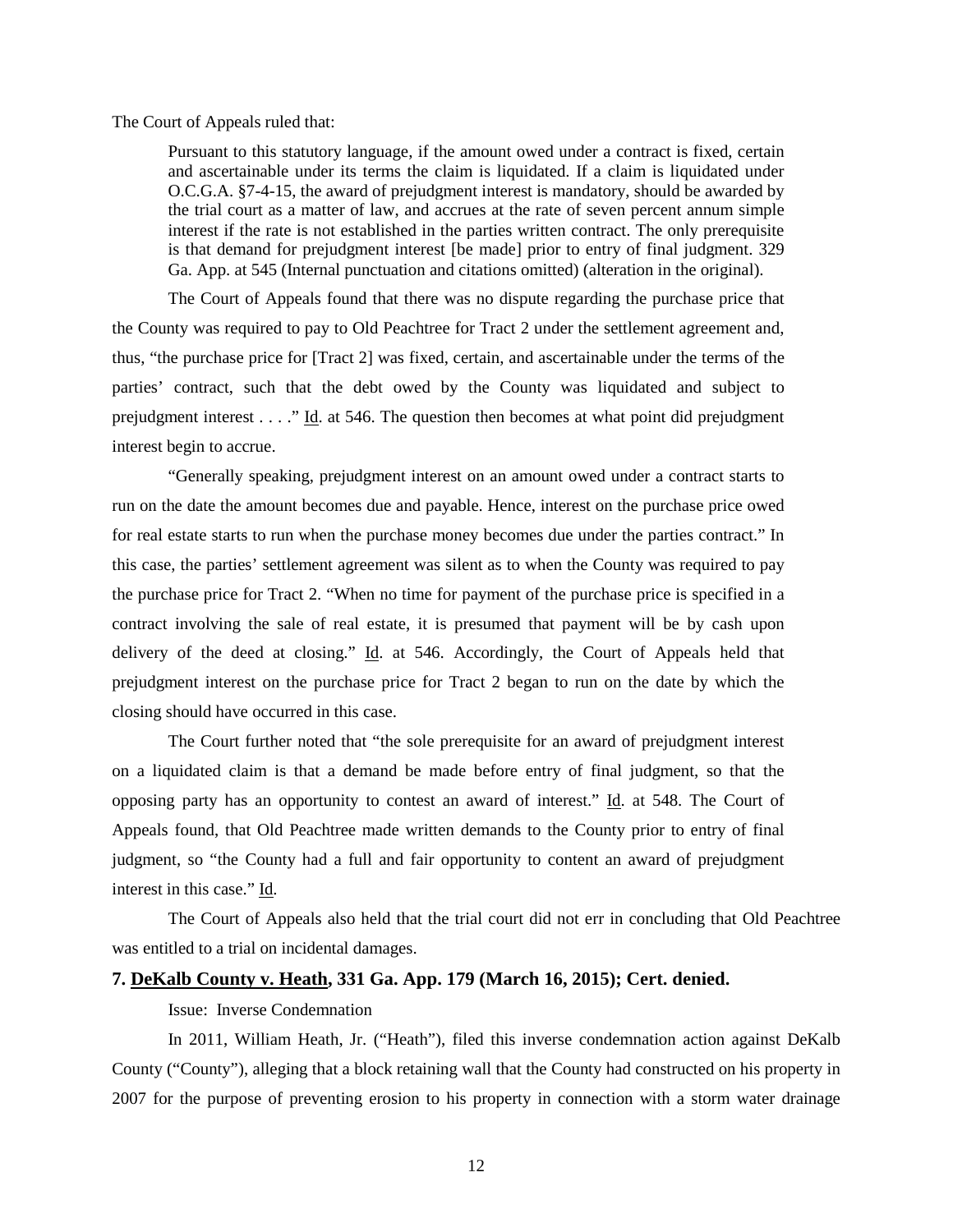system had been improperly built and maintained; that the retaining wall was failing and continuing to deteriorate each time it rained, which failure had caused flooding and erosion of his property; and that the county's failure to maintain the wall was causing continuing damage to his property. After a bench trial, the trial court awarded Heath \$28,830.00 in damages, which represented the cost of repairing the retaining wall, and this appeal followed.

In a previous inverse condemnation action against the County filed in 2009, Heath alleged that the County had created and maintained a continuing nuisance by failing to properly maintain its sewer and storm water drainage system, and that the failure had resulting in flooding and erosion of his property ("Heath I"). In October 2012, the jury in Heath I awarded Heath \$7,000.000 for the diminished value of his property. When Heath filed this action in March 2011, it was the first time that he alleged that the block retaining wall had been improperly built and maintained; that the wall was failing and continuing to deteriorate and that such failure was continuing to damage his property.

On appeal, the County contended that the trial court trial court erred by ruling that this inverse condemnation action was not barred by the doctrine of res judicata, because Heath could have amended the complaint in Heath I to include damages for the retaining wall failure. The Court of Appeals found this argument without merit, concluding:

[T]he causes of action in the two lawsuits were not identical. Although based on some of the same facts, Heath I concerned the diminished value of Heath's property due to flooding and erosion (and resulted in a damage award therefor), which diminution resulted from the county's failure to maintain its storm water drainage system. The present lawsuit dealt with the ongoing and increasing damage resulting — with each rainfall — from the county's failure to maintain its storm water drainage system, including the deteriorating retaining wall. It is undisputed that the wall had not failed at the time Heath I was filed; the county concedes in its brief that "the failure of the wall due to [the county's] improper maintenance occurred after the first case was filed." And, in connection therewith, in this case Heath sought damages for the cost of repairing the wall to prevent further damage to his property, not diminution damages. Inasmuch as the two actions did not share identical causes of action, and the present action involved a fresh nuisance for which a fresh action would lie, the court correctly rejected the county's res judicata argument. 331 Ga. App. at 182.

The County also argued that the trial court erred by allowing a double recovery, because Heath had already recovered damages in the first trial for the diminution in the value of his property, which included the retaining wall. The Court of Appeals rejected this argument, noting that the trial court awarded damages in the present action for the cost of repairing the retaining wall that the County had constructed, not for the depreciation in the value of Heath's property, as was the basis for award in Heath I. Accordingly, there was no double recovery.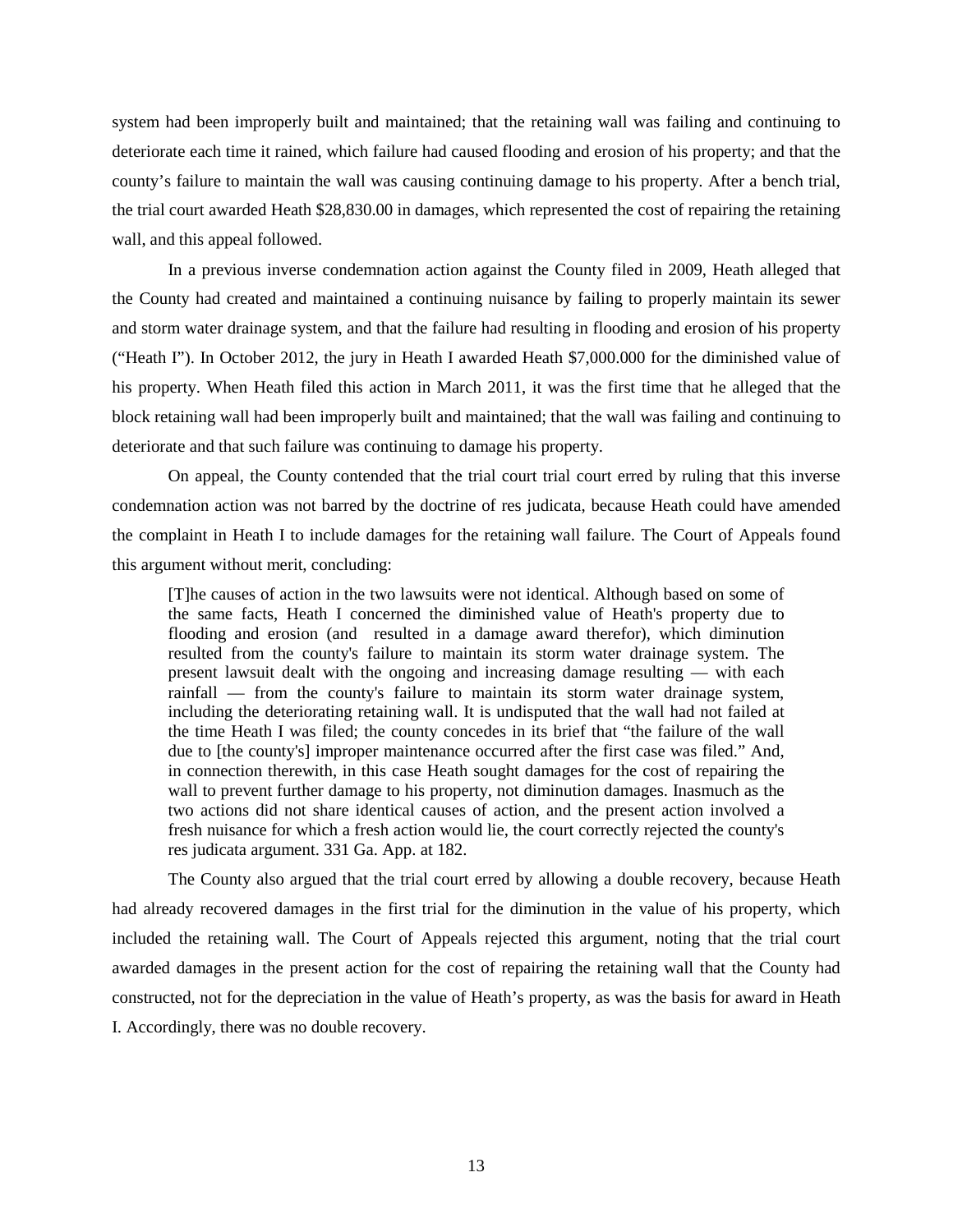# **8. Evans v. Department of Transportation, 331 Ga. App. 313 (March 19, 2015); Cert. applied for.**

Issues: Evidence and Jury Charges

This case involves a dispute over the value of undeveloped timberland containing subterranean mineral deposit that was condemned by the Georgia Department of Transportation ("DOT"). Following a jury trial, the jury awarded \$50,000.00 to the condemnees, which was far below what they had sought as compensation for the condemned property.

On appeal, the condemnees contended the trial court erred in denying their motion in limine seeking to exclude evidence related to the City of Gordon's zoning ordinance and the reasonable probability of a special exception being granted for kaolin mining, arguing that zoning is not a relevant factor for consideration by the jury in valuing property in condemnation cases involving mineral deposits. The Court of Appeals, however, affirmed the ruling of the trial court, finding that it is "well established that in determining what constitutes just and adequate compensation, the jury may consider existing zoning and possible or probable future zoning change which are sufficiently likely to have an appreciable influence upon the present market value of the condemned property." 331 Ga. App. 313. (Internal punctuation omitted). "Hence, evidence regarding the City of Gordon's zoning ordinance, and the reasonable probability that a special exception for kaolin mining would be granted by Gordon City Council in the future, was relevant to the jury's valuation of the condemned property in this case." Id. The Court of Appeals also found that "allowing the jury to consider zoning in condemnation cases involving mineral deposits is consistent with the long-established policy of Georgia appellate courts to be liberal in allowing matters to be considered by the jury which might affect their collective minds in determining the just and adequate compensation to be paid to condemnee." Id. at 317. (Internal punctuation omitted). The Court of Appeals further found "that a private party negotiating to buy property containing mineral deposits would take zoning restrictions into account in arriving at a purchase price, and thus "zoning restrictions ... unquestionably affect the market value of property," the touchstone for determining just and adequate compensation. Id. (Internal punctuation omitted). For these reasons, the Court of Appeals concluded "that, as an in other types of condemnation cases, zoning considerations are relevant to a jury's determination of what constitutes just and adequate compensation to the condemnee in cases involving mineral deposits." Id.

The condemnees also contended that the trial court erred in permitting opinion testimony from the DOT's expert real estate appraisers concerning the reasonable probability that a special exception to the zoning ordinance would not be granted by the Gordon City Council to permit mining kaolin on the condemned property, arguing that the testimony was improper because zoning considerations are not relevant in mineral deposits cases and the testimony was wholly speculative. The Court of Appeals,